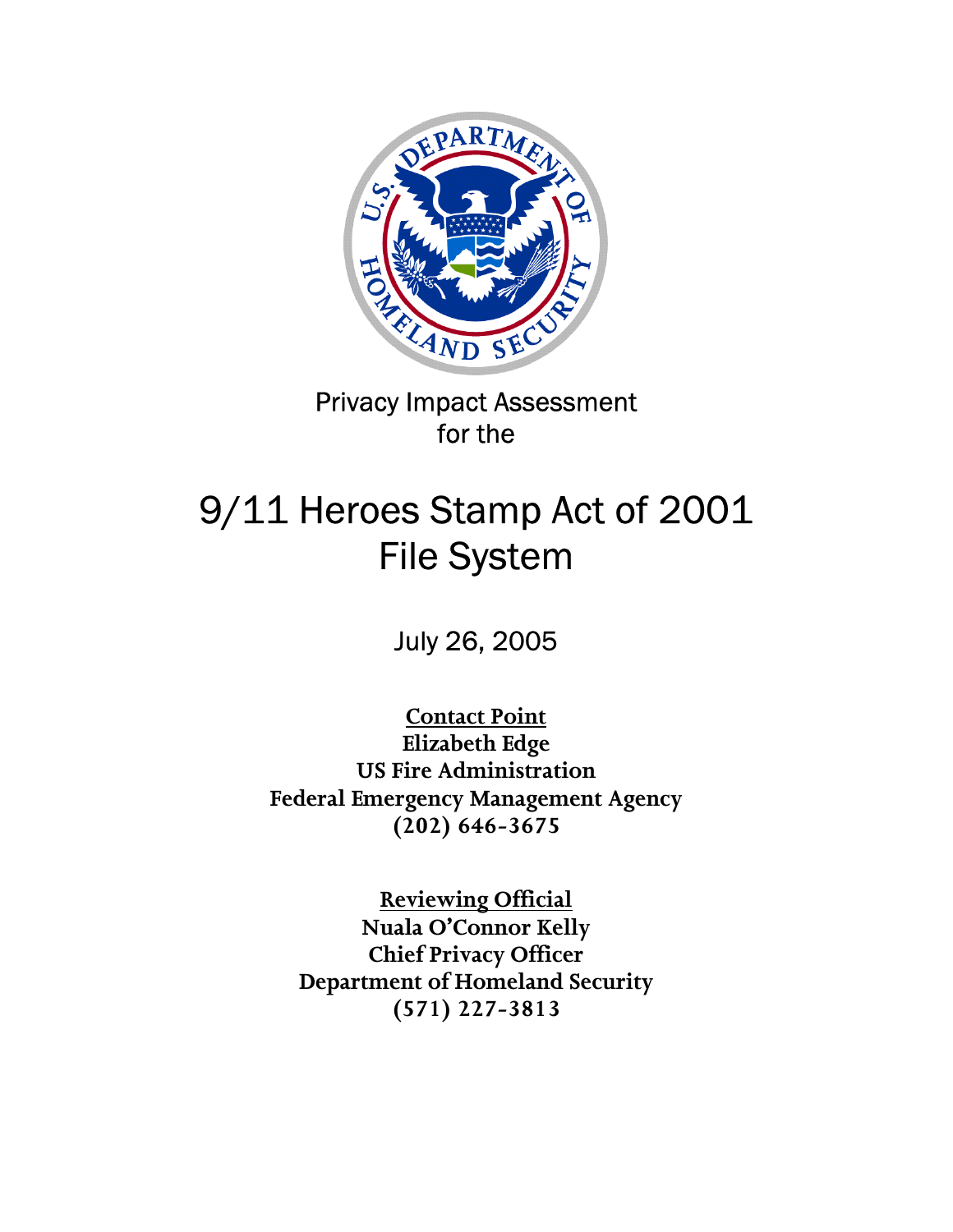

# INTRODUCTION

### Program Overview

The Heroes Stamp Act, Public Law 107-67, directed the United States Postal Service (USPS) to issue a "semipostal" stamp and distribute the proceeds through the Federal Emergency Management Agency (FEMA) to the families of emergency relief personnel killed or permanently disabled while serving in the line of duty in connection with the terrorist attacks against the United States on September 11, 2001.

A semipostal stamp is a type of postage that is sold for a value greater than that of a regular first class stamp. The proceeds of the price differential fund the awards provided for in the Act, after an appropriate deduction for the reasonable costs of producing and distributing the semipostal stamps. The USPS issued the Heroes semipostal stamp in June 2002, and discontinued selling it on December 31, 2004.

FEMA has established a program to distribute the funds raised from the sale of the Heroes semipostal stamp to benefit eligible emergency relief personnel killed or permanently disabled in the line of duty and to their families. In order to distribute the funds, it is necessary for FEMA to collect and maintain in its Access database, which is used to track agency activities, the following types of personal information from either the victims or their personal representatives.

# Section 1 - Questions about the Data and its purposes:

### 1. What information is to be collected (e.g., nature and source)?

FEMA will collect information to determine eligibility for awards under the Heroes Stamp Act first from the disabled emergency relief personnel or, in the event the emergency relief personnel are deceased, from their personal representative. FEMA will also ask the emergency relief personnel's employer or voluntary organization to provide certain information. FEMA Form 75-14, OMB No. 1660-0091, will be used to collect personal information from the disabled emergency relief personnel or personal representative. This form requires the following information:

- Personally identifying information about the emergency relief personnel
- Name (Last, First, Middle)
- Date of Birth

<u> 1989 - Johann Barn, mars eta bainar eta industrial eta bainar eta baina eta baina eta baina eta baina eta ba</u>

- Social Security Number
- Address (if applicable)
- Telephone Day and Evening if applicable
- Department of Justice (DOJ) September 11th Victim Compensation Fund of 2001 Claim Number, if applicable<sup>1</sup>

<sup>&</sup>lt;sup>1</sup> If the emergency relief personnel submitted an application to the Department of Justice under the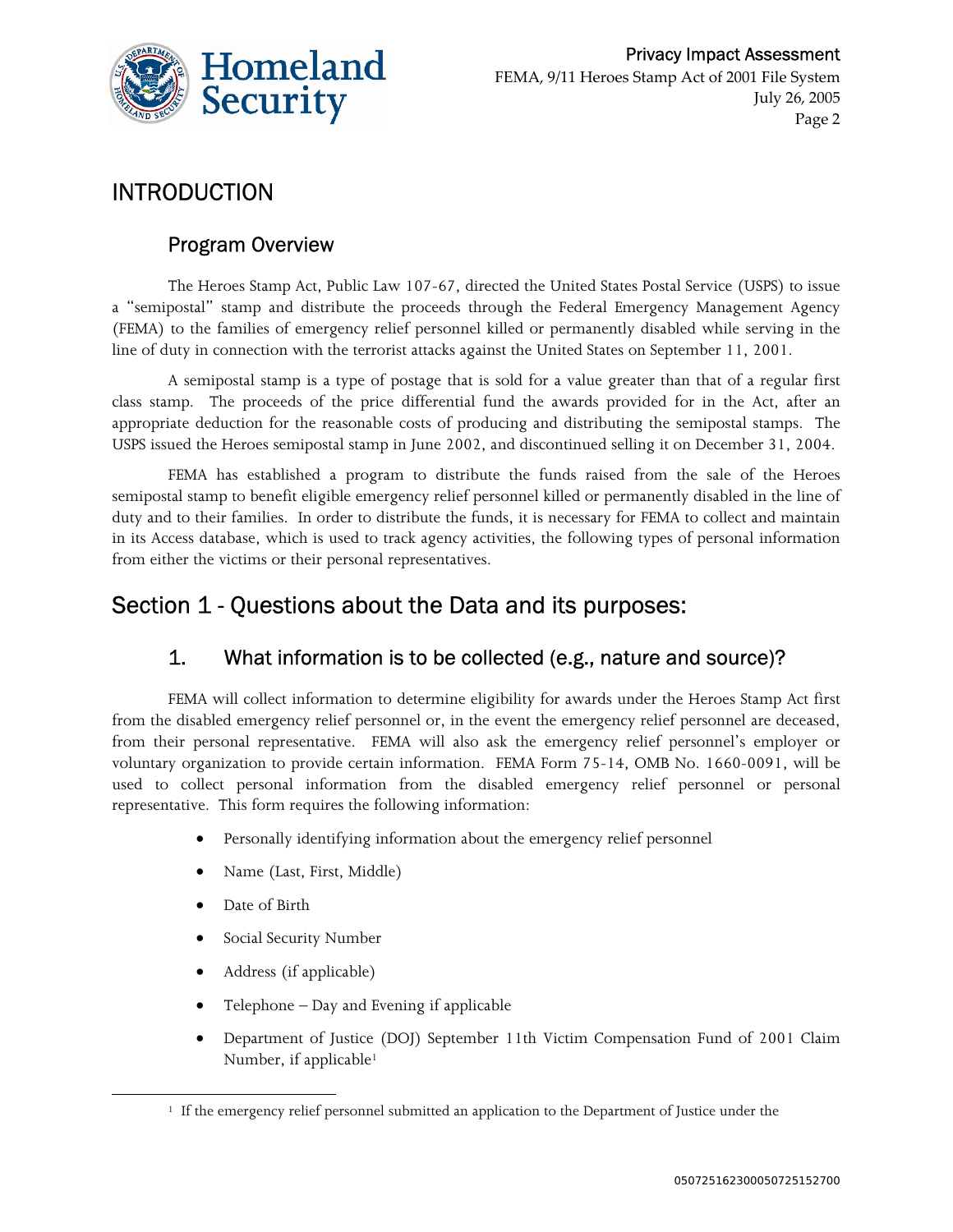

### **Information substantiating official capacity of the emergency relief personnel:**

- Indicate whether the individual was acting in his or her official capacity at the time of injury or death.
- Indicate the official capacity of the emergency relief personnel at the time of his/her injury or death (see form attached)
- Employer's Name, Address, Phone Number, Supervisor's Name
- Time started work in official capacity on date of injury/death (date and time)
- Location at time of injury or death
- Indicate whether killed in connection with terrorist attacks on September 11, 2001
- Type of permanent disability sustained physical or psychological
- Attach copy of official determination of disability by appropriate private entity, Federal, State or local jurisdiction

#### **Certifications and Authorizations:**

- Authorization for Release of information
- Certification of accuracy of information submitted
- Accounting of necessary documentation
- Copy of the death certificate or [other official documentation].

### **The following information will be collected from the personal representative of the emergency relief personnel:**

Personally identifying information about the personal representative

- Name (Last, First, Middle)
- Date of Birth
- Social Security Number
- Address
- Telephone Day and Evening

 September 11th Victim Compensation Fund of 2001, FEMA requests the claim number in order to verify consistency of the Hero Stamp Act application with information previously provided to the Government.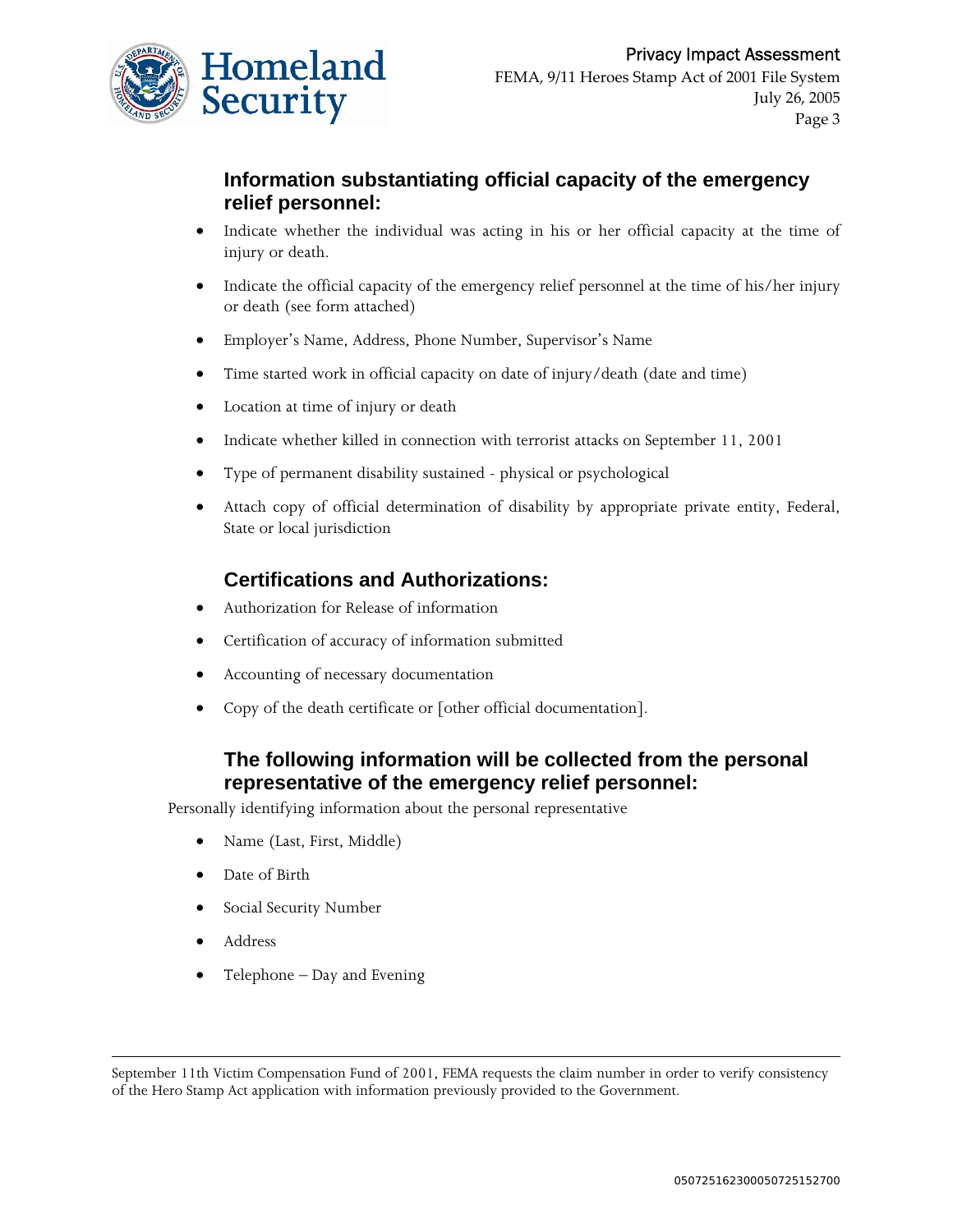

#### **Information regarding status as personal representative:**

- whether appointment of the decedent's personal representative is subject to pending litigation or other dispute
- whether the applicant was appointed to serve as the decedent's personal representative
- how the applicant was appointed to serve as the decedent's personal representative
	- o by a court of competent jurisdiction
	- o as the executor or administrator of the decedent's will or estate
	- o by the Special Master of the September 11th Victim Compensation Fund of 2001

#### **Information regarding other possible personal representatives:**

If someone other than the applicant was appointed to serve as the decedent's personal representative, information about the other individual:

- Name (Last, First, Middle)
- Date of Birth
- Address
- Telephone Day and Evening
- How they were appointed as the decedent's personal representative
	- o by a court of competent jurisdiction
	- o as the executor or administrator of the decedents will or estate
	- o by the Special Master of the September 11th Victim Compensation Fund of 2001
- whether the applicant is seeking to be recognized as the decedent's personal representative by the 9/11 Heroes Stamp Act of 2001 instead of otherwise designated personal representative

#### **The following information is collected from their employer/voluntary organization in order to verify official capacity of the emergency relief personnel killed or permanently disabled:**

- Type of position the emergency relief personnel served in at the time of injury/death
- Beginning date of employment with organization
- Organization's Federal Identification Number
- Name of Workers' Compensation Carrier
- Whether permanent disability has been assigned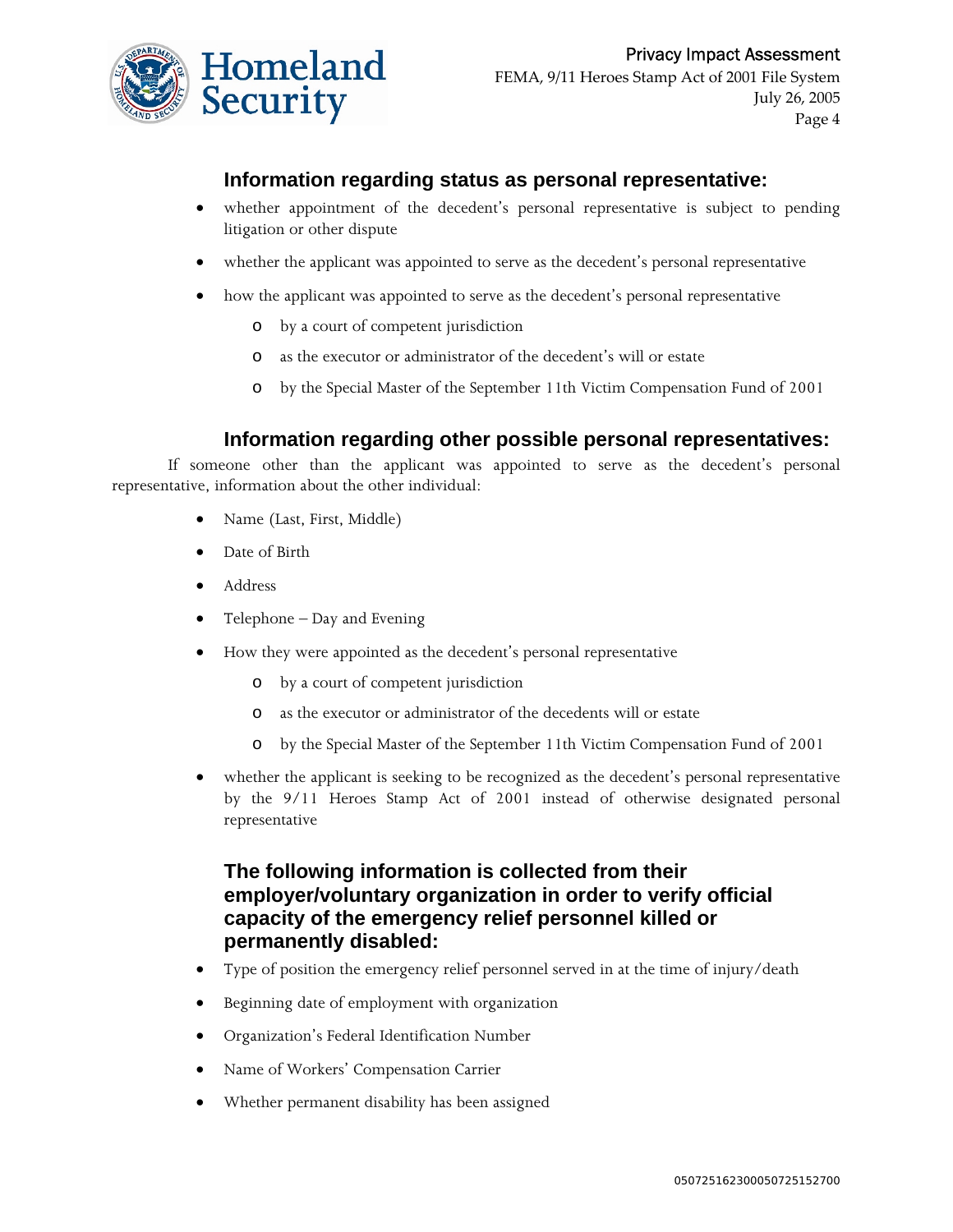

- Whether individual was acting in an official capacity at time/date of injury/death
- Location of emergency relief personnel at time of injury/death
- Whether killed in connection with terrorist attacks on September 11, 2001
- Date and time of death
- Type of permanent disability sustained-physical or psychological
- Certification of accuracy of information

#### **Standard Form (SF) 1199A**

In disbursing funds, FEMA will ask all eligible claimants to complete Standard Form (SF) 1199A, which will be used to make electronic fund transfers. Section 1 of the SF 1199A is to be completed by payee and requests: the name of the payee, payee's address, telephone number, name of the person(s) entitled to payment, claim or payroll ID number, type of depositor account, depositor account number, type of payment and an allotment of payment box. Section 2 of the SF 1199A is to be completed by the payee or financial institution and asks the Government agency's name and address. Section 3 of the SF 1199A, is to be completed by the financial institution and asks the following: the name and address of the financial institution; routing number, depositor account title; and a financial institution certification.

### 2. Why is the information being collected? Is it relevant and necessary to the purpose for which the system is being designed?

The information is being collected in order to determine each applicant's eligibility to receive a portion of the proceeds from the sale of the Heroes Stamp. FEMA has determined that the information to be collected is relevant and necessary for it to make this eligibility determination and to coordinate documentation from various sources obtained for purposes of verifying information submitted to it by emergency personnel or their personal representatives. The Office of Management and Budget has approved use of FEMA Form 75-14, OMB No. 1660-0091, for this purpose. The information collected will be maintained in the Access database, which will assist FEMA in administering the Heroes Program.

Applicants will be asked to sign a certification accepting the following authorization:

*I understand that the Federal Emergency Management Agency may need to share information from my application under the 9/11 Heroes Stamp Act including but not limited to my social security number in order to determine my eligibility for benefits under this program. I authorize release to FEMA of relevant information about me from Federal, State or local agencies or private organizations, such as the Social Security Administration, Internal Revenue Service, Office of Vital Statistics, the Department of Justice Civil Division (which administered the September 11th Victims Compensation Fund of 2001), a court, employers or volunteer organizations with which I was or am associated, and insurance companies.* 

This following is the Privacy Act Statement for the Heroes Stamp Act:

The Federal Emergency Management Agency (FEMA) is authorized to collect this information by the 9/11 Heroes Stamp Act of 2001, which is section 652 of Public Law 107-67. The information you submit in your claim including your social security number is for official use only by FEMA for purposes of determining your eligibility for benefits under the 9/11 Heroes Stamp Act and for other administrative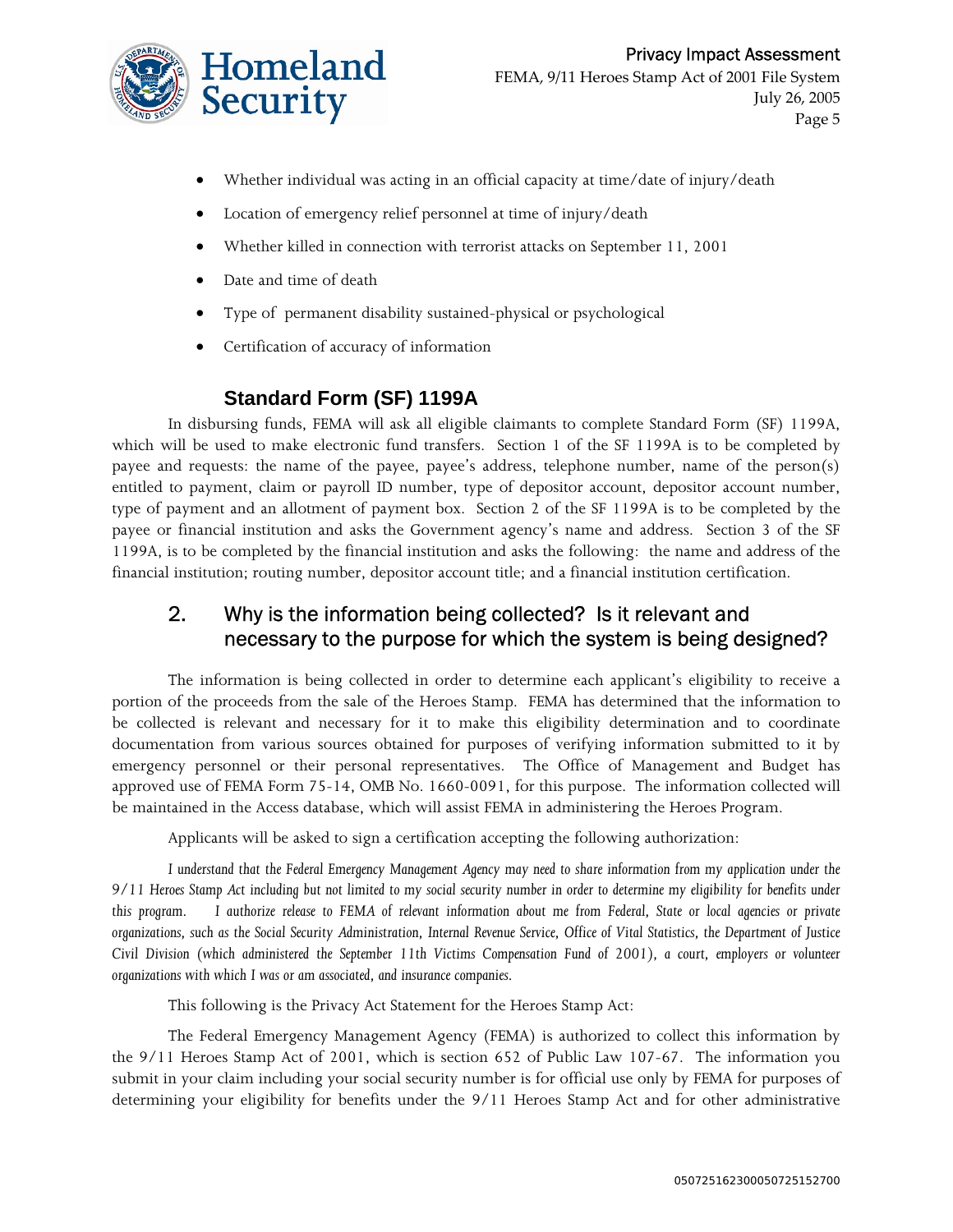

purposes that are detailed below. FEMA may need to share your information including your social security number with other agencies at the Federal, State and local levels and with private entities, such as employers, in order to obtain information from them to rule on your application for benefits.

The information you submit may routinely be made available to entities outside FEMA for auditing purposes, to respond to an inquiry from a Member of Congress who submits a request on your behalf, to contractors and other engaged by FEMA to accomplish an agency function related to the 9/11 Heroes Stamp Act, to the National Archives and Records Administration (NARA) for records management purposes, to the Department of Justice or an adjudicative body for litigation purposes if a suit is filed, and to appropriate agencies for debt collection purposes where circumstances warrant. The only other routine use that will be made of this information is a referral to law enforcement in the unlikely event that the information you provide reveals a potential violation of law, either criminal, civil or regulatory.

Providing the requested information is voluntary on your part. Your failure to provide the information, however, may result in a delay in processing or a denial of your claim.

### 3. What is the intended use of the information?

The information in the Access database will be used to determine eligibility for benefits under the Heroes Stamp Act.

### 4. What are the sources of the information in the system? Where and how are you acquiring the information?

The information will come from the individual applicants and/or their personal representative, if applicable, and their employer or volunteer organization. Account information will be collected from eligible claimants in order to transfer funds directly to their financial institutions. Information may also be obtained from federal, state or local administrative bodies or private insurers that have made relevant determinations regarding disability or death.

# 5. How will the information be checked for accuracy?

In the first instance, the applicant is required to check the information for accuracy. Using claim numbers assigned by the September 11th Victim Compensation Fund of 2001, if applicable, FEMA will routinely check applications against information maintained in the September 11th Victim Compensation Fund database. FEMA personnel also may make additional checks. For example, FEMA may call an employer to confirm the submitted information. A manual crosscheck of information in the database and pertinent forms or documents will be performed on each entry.

If discrepancies occur, then FEMA employees, contractors, experts, or consultants will contact the emergency relief personnel or their personal representatives to try and resolve any discrepancies. Or, FEMA may have to contact an appropriate private entity, Federal, State, local agency to resolve the discrepancy.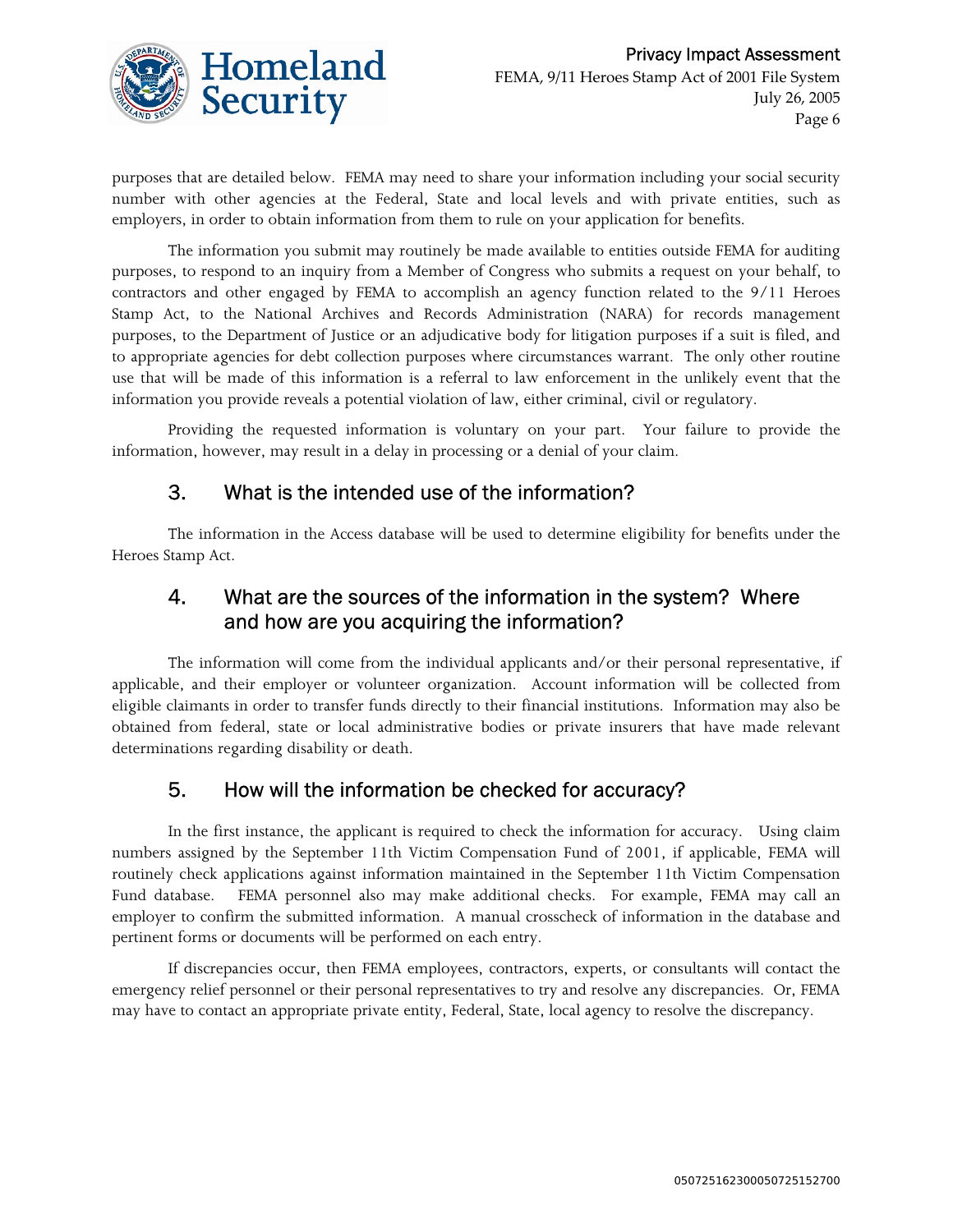

### 6. Will the system derive new data or create previously unavailable data about an individual through aggregation from the information collected?

No, the system will not derive new data or create previously unavailable data about an individual through aggregation from the information collected.

### 7. Will the newly derived data be placed on the individual's record?

Not applicable see #6.

### 8. Can the system make new determinations about an individual that would not be possible without the new data?

The database is being established especially to maintain information necessary to make determinations about eligibility for proceeds from the Heroes Stamp Act. This determination would not be possible without the data.

### 9. How will the newly derived data be verified for relevance and accuracy?

Not applicable see #6.

# 10. Are the data elements described in detail and documented? If yes, what is the name of the document?

FEMA Form 75-14, OMB No. 1660-0091.

# Section 2 - Questions about redress:

### 1. What opportunities do individuals have to decline to provide information?

The provision of information for this program is voluntary. Failure to provide complete information may result in a delay in processing or a denial of an individual's claim for benefits.

### 2. What opportunities do individuals have to consent to particular uses of the information?

FEMA will not process an individual's application without his/her authorization to specified third parties and entities to release to FEMA information necessary in determining eligibility for benefits. FEMA Form 75-14, OMB No. 1660-0091, requests the individual's or personal representative's signature under [Part V(a), "Authorization for the Release of Information"]. Individuals receive notice of FEMA's routine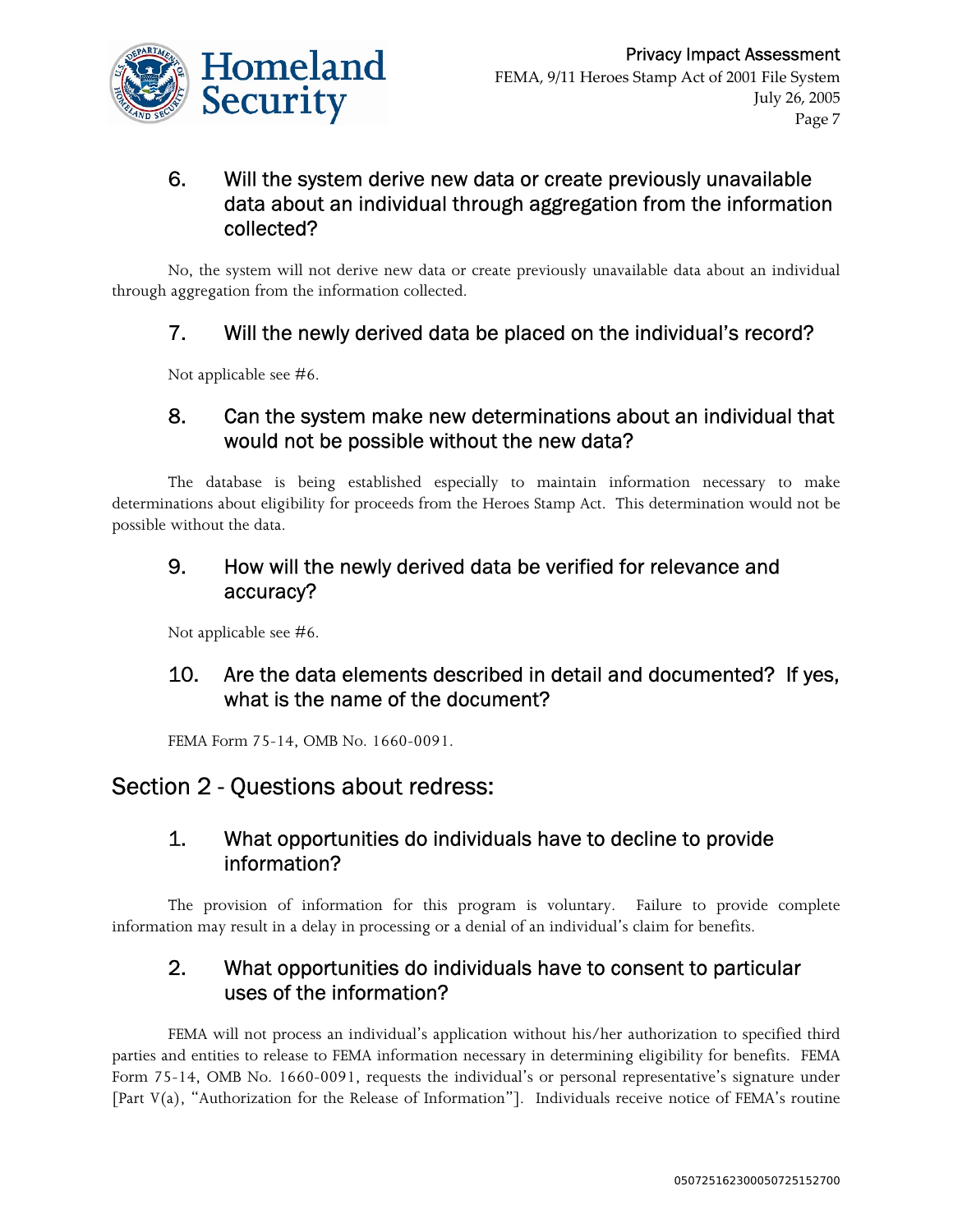

uses of application information through a System of Records Notice published in the Federal Register and through a Privacy Act statement included on the application form.

### 3. How do individuals grant consent concerning how their information will be used or shared?

By voluntarily signing the application form, applicants acknowledge that FEMA may use their information as outlined in the Privacy Act Statement and associated Privacy Act System of Records Notice (DHS/FEMA/USFA-1). By signing the Authorization for the Release of Information, applicants provide third parties/entities affirmative consent to release relevant information to FEMA.

### 4. What are the procedures for individuals to gain access to their own information?

The procedures for individuals to gain access to their own information are listed both in FEMA's and the DHS's Privacy Act regulations, 44 CFR Part 6 and 6 CFR Part 5. Requests for Privacy Act protected information must be made in writing, and clearly marked as a "Privacy Act Request." The name of the requester, the nature of the record sought, and the required verification of identity must be clearly indicated. Requests should be sent to: Privacy Act Officer, DHS/FEMA, Office of General Counsel (GL), Room 840, 500 C Street, SW., Washington, DC 20472.

# 5. What are the procedures for correcting erroneous information?

See question 4 above.

# Section 3-Questions about access to data:

### 1. Who will have access to the data in the system (Users, Managers, System Administrators, Developers, Others) and is it documented?

All access to the personal information/data is managed via a password protected access control system to ensure that only authorized FEMA employees, contractors, experts, and consultants have access to the data for "official internal use" only. Each authorized FEMA employee or contractor, expert or consultant working on this project will have access to only that information pertinent to his/her function as it relates to determining eligibility. Authorized information technology (IT) contractors who handle the operations and maintenance of the system will have limited access to the system to support the trouble shooting of technical system issues encountered on a day-to-day basis. Additionally, the DHS Office of the Inspector General may request and be given access to the data, and the DHS/FEMA Office of General Counsel's Litigation Division may request and be given access to the data to represent DHS/FEMA in litigation matters. The described access by FEMA OIG and FEMA OGC is authorized by section (b)(1) of the Privacy Act.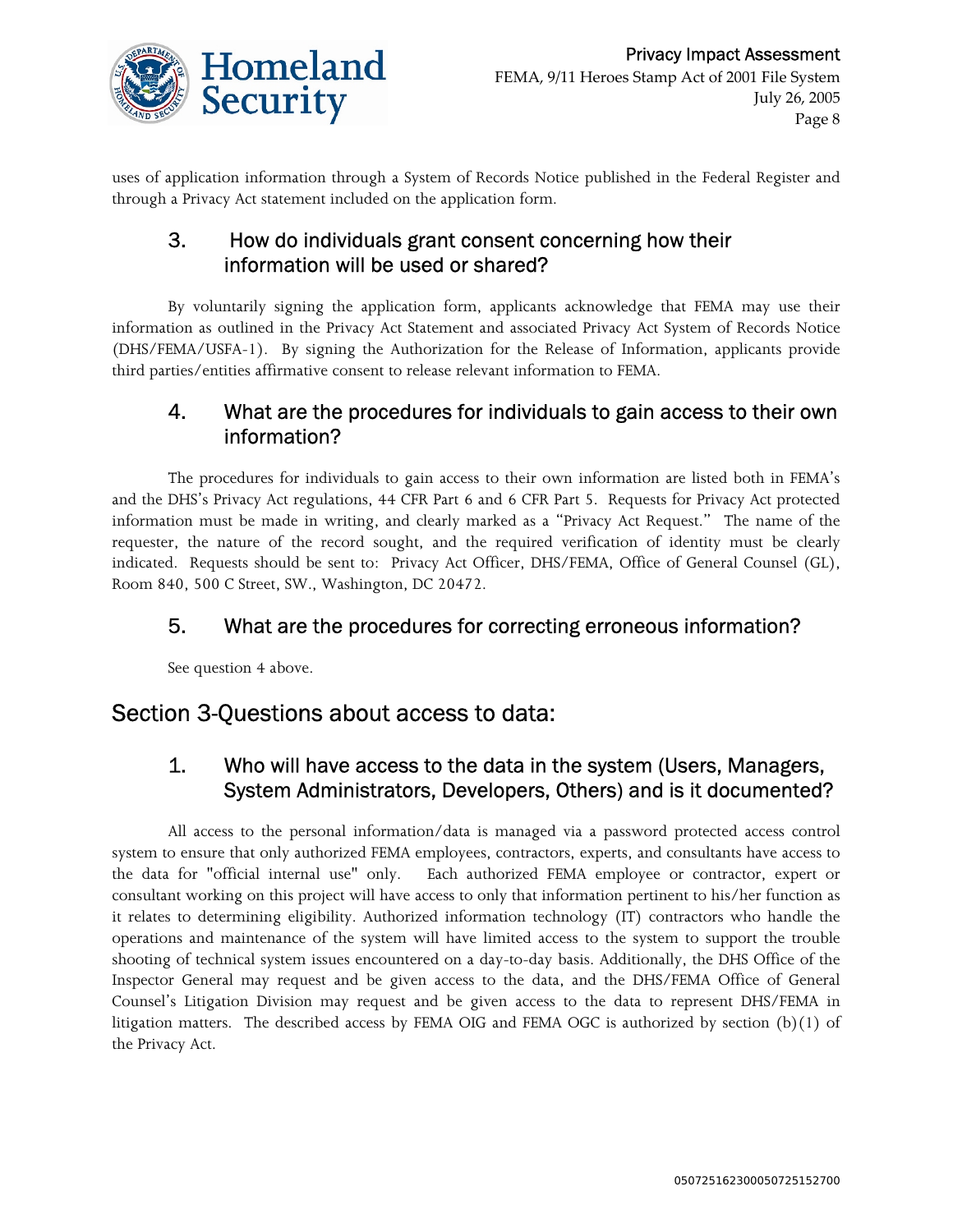

### 2. How will access to the data by a user be determined?

With the exception of Database Administrators, all other FEMA user access is managed via automated role-based access controls for official use only that includes only authorized FEMA employees, contractors, experts, and consultants. The user's access into the system is restricted by the official roles assigned to that user by virtue of his or her organizational position within FEMA.

### 3. Are criteria, procedures, controls, and responsibilities regarding access documented?

Yes, each position and all roles assigned to the position as well as the definition of each role is documented, managed, and an audit trail is maintained in the automated access control system.

### 4. Will users have role-based access to data on the system limiting them to some but not all of the data?

Yes, all internal users are assigned official role-based access based on their official position in FEMA. The role-based assignment is enforced through automation based on each FEMA employee's, contractor's, expert's, or consultant's organizational responsibilities. Authorized FEMA users will have access only to that information necessary for them to perform their function as it relates to this program.

### 5. What controls are in place to prevent the misuse (e.g. browsing, expired privileges, etc.) of data by those having access?

For users who must process and administer the data in the system (e.g. FEMA employees, contractors, experts, or consultants), a complete security and access control system is in place which complies with DHS Security guidelines and which includes automatic revocation of access upon expiration of privileges, role-based access controls that prevent browsing, etc.

FEMA employs software programs that monitor host and network traffic to identify unauthorized attempts to upload or change information or otherwise cause damage by individuals or group of individuals. Unauthorized attempts to upload information or change information are prohibited and may be punishable under the Computer Fraud and Abuse Act of 1986 and the National Information Infrastructure Protection Act.

The system has an audit trail of the changes made to the application and the user information associated with that change. Hence, the ability to monitor unauthorized access is provided.

A time-out feature will drop the connection after a designated idle period to protect against users leaving their computers unattended for extended periods of time.

Managers are responsible for removing access to their respective systems when an individual leaves employment with FEMA.

Access to the system is role-based; therefore, FEMA users have access only to the portion of the data required to perform their official duties.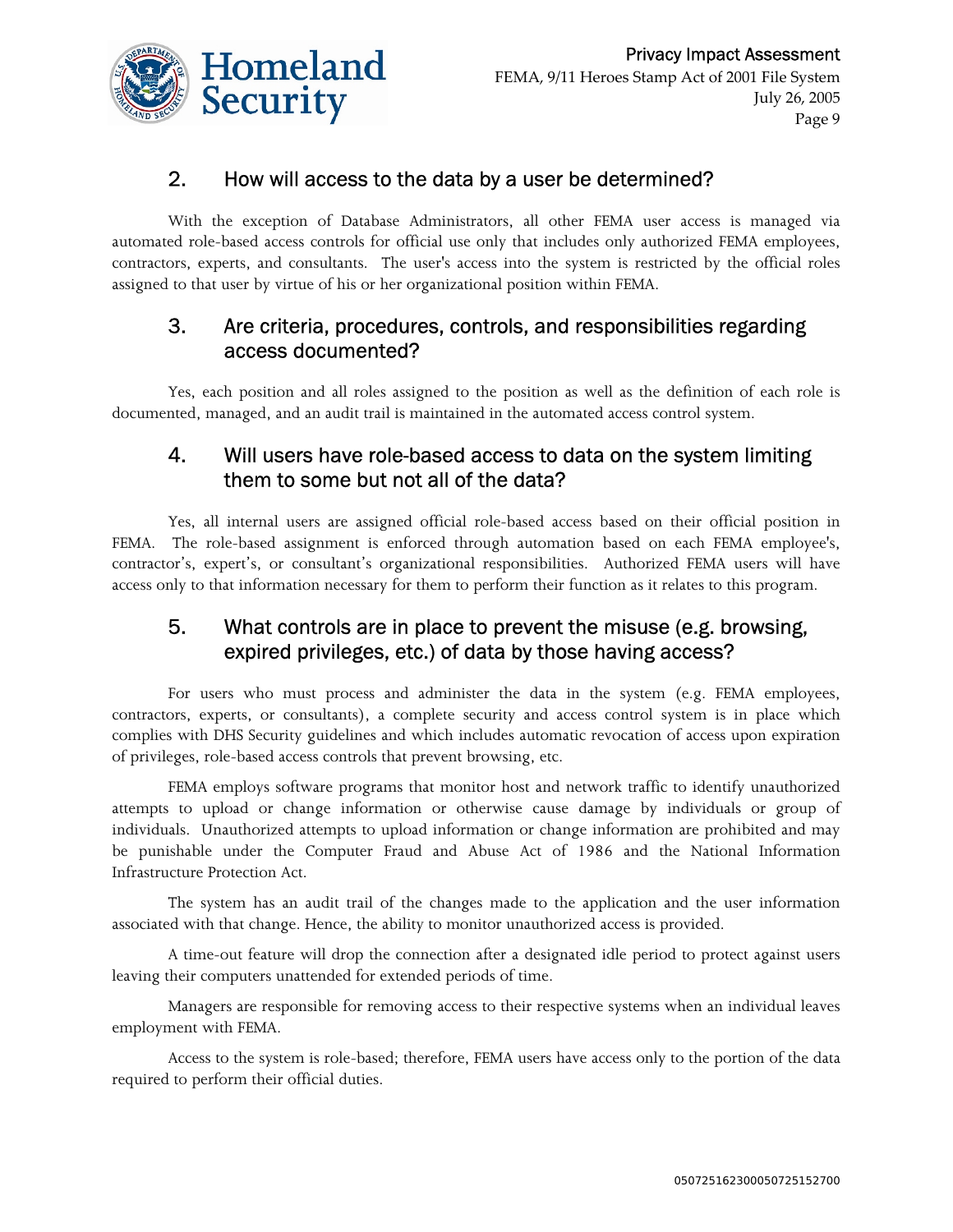

The Access database is an internal working system within the FEMA intranet and is protected by a firewall. No external access is possible on this system.

6. Do other systems share data or have access to data in this system? If yes, explain. Include a discussion of who will be responsible for protecting the privacy rights of individuals affected by the interface?

No.

### 7. Will other agencies share data or have access to data in this system (International, Federal, State, Local, Other)?

Other agencies will have access to this data only to the extent it is disclosed pursuant to an appropriate routine use identified in the System of Records Notice.

### 8. How will the data be used by these other agencies?

As identified in the routine use.

### 9. Who is responsible for assuring proper use of the data by other agencies?

Rena Y. Kim, FEMA, Office of General Counsel.

### 10. How will the system ensure that other agencies only get the information they are entitled to?

The FEMA Office of General Counsel will review requests to ensure that other agencies get the information to which they are entitled under either a routine use or by a signed consent of the individual or personal representative to whom the record pertains.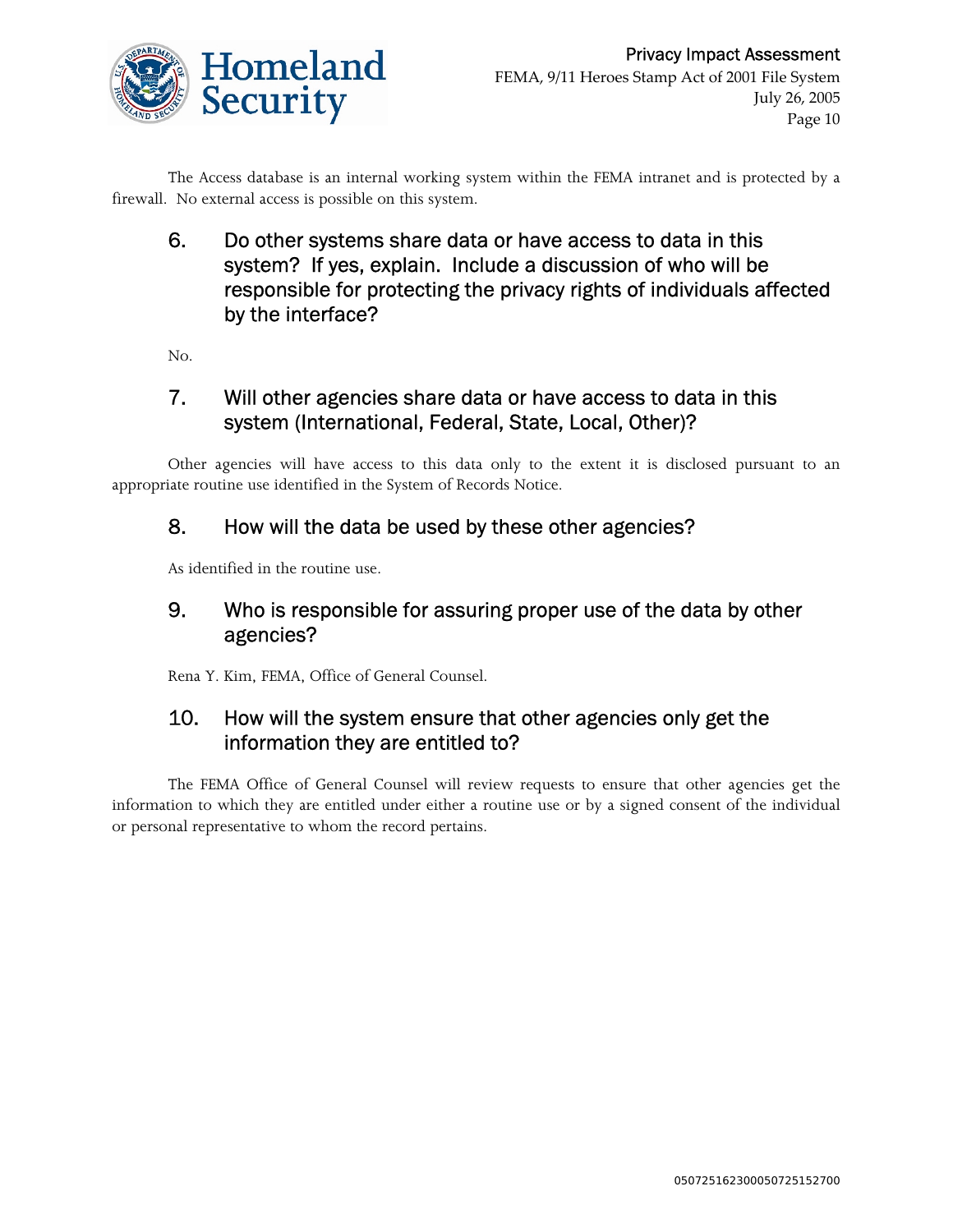

# Section 4-Questions about maintenance of administrative controls:

- 1. Are the data secured consistent with agency requirements under the Federal Information Security Management Act (FISMA)? Specifically:
	- **a. Affirm that the agency is following IT security requirements and procedures required by federal law and policy to ensure that information is appropriately secured;**

FEMA procedures are consistent with the requirements of FISMA. FEMA is committed to protecting information and information systems from unauthorized access, use, disclosure, disruption, modification, and destruction in order to provide integrity, confidentiality, and availability of the information.

### **b. Acknowledge that the agency has conducted a risk assessment, identified appropriate security controls to protect against the risk, and implemented those controls;**

FEMA has conducted a risk assessment and no critical vulnerabilities have been identified. A System Certification and Accreditation was completed on September 28, 2004 on NEMIS, which is the domain under which the Access database is maintained.

### **c. Describe the monitoring/testing/evaluating on a regular basis to ensure that controls continue to work properly, safeguarding the information, and**

The Access database functions primarily as a tracking tool to be used internally by a small number of FEMA employees, contractors, experts, or consultants granted password protected access to the database. FEMA's established password protected system will ensure that only authorized FEMA employees, contractors, experts, or consultants have access to the system. National Institute of Standards and Technology compliant strong passwords will be used. This system will be behind the FEMA firewall.

### 2. If the system is operated in more than one site, how will consistent use of the system and data be maintained in all sites?

The database will be operated at FEMA's facility located at the U.S. Fire Administration, National Emergency Training Center, 16825 South Seton Avenue, Emmitsburg, MD 21727 and it will be operational from FEMA Headquarters at 500 C Street, SW; Room 832, Washington, DC 20472. FEMA Headquarters manages data use at all locations. FEMA has a configuration management process that is used to deploy the application in a consistent manner throughout the enterprise.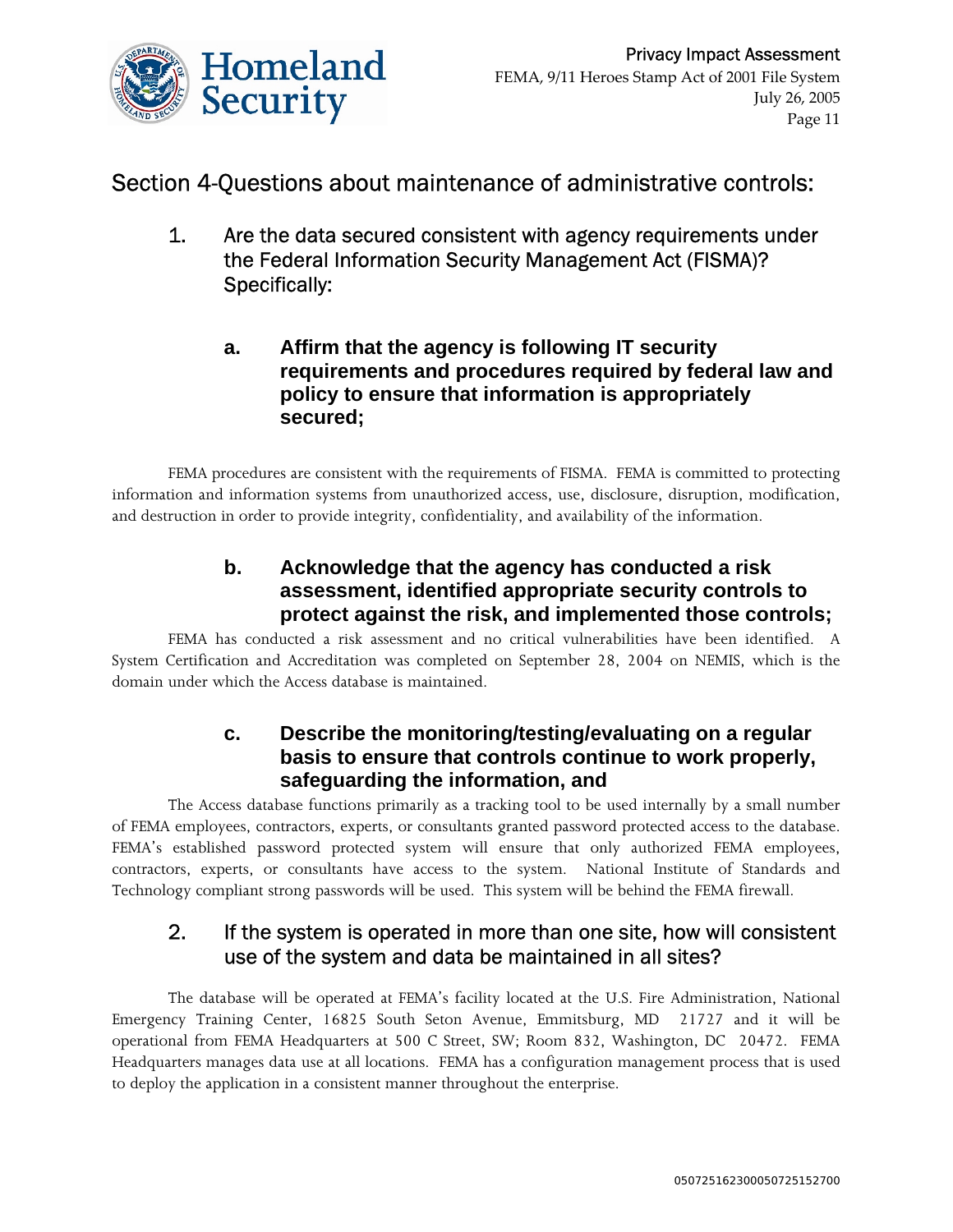

# 3. What are the retention periods of data in the system?

The paper copy of the application and supporting materials, which is completed by the individual, constitutes the official record copy. The database is kept in support of the paper copy. FEMA will treat the disposition of these records -- hard copies of the application and supporting documentation as well as any data that is stored in any electronic database -- in the same way. The data in the system are considered permanent Federal Government records as 9/11 records are permanent records. This means that NARA will not destroy them once FEMA retires the records to NARA. FEMA's disposition schedule, which is pending NARA approval under job number N1-311-04-05, would retire records to NARA 1 year and 6 months after the closure of the file.

### 4. What are the procedures for expunging the data at the end of the retention period and are these procedures documented?

The records retention period for this data is 1 year and 6 months from the close of the file, after which, the records will be transferred to NARA. Because all "9/11" records are permanent records, they will be archived permanently.

### 5. Will the system provide the capability to monitor individuals or groups of individuals? If yes, explain.

No. The database is used only to track applications for the Heroes fund.

# 6. What controls are in place to prevent unauthorized monitoring of individuals or groups of individuals?

Not applicable. See question 5.

# 7. Under which Systems of Record Notice (SORN) does the system operate? Provide Number and Name.

9/11 Heroes Stamp Act of 2001 File System; DHS/FEMA/USFA-1

# Section 5-Decision Analysis:

# 1. Did you evaluate competing technologies on their privacy handling capabilities? If yes, explain.

No, FEMA has not evaluated competing technologies on their privacy-handling capabilities because of several factors: a) this system is used primarily as a repository; b) the limited access (by authorized internal FEMA users only) to the system; and c) no electronic collections (data is obtained directly from the applicants in hard copy form).